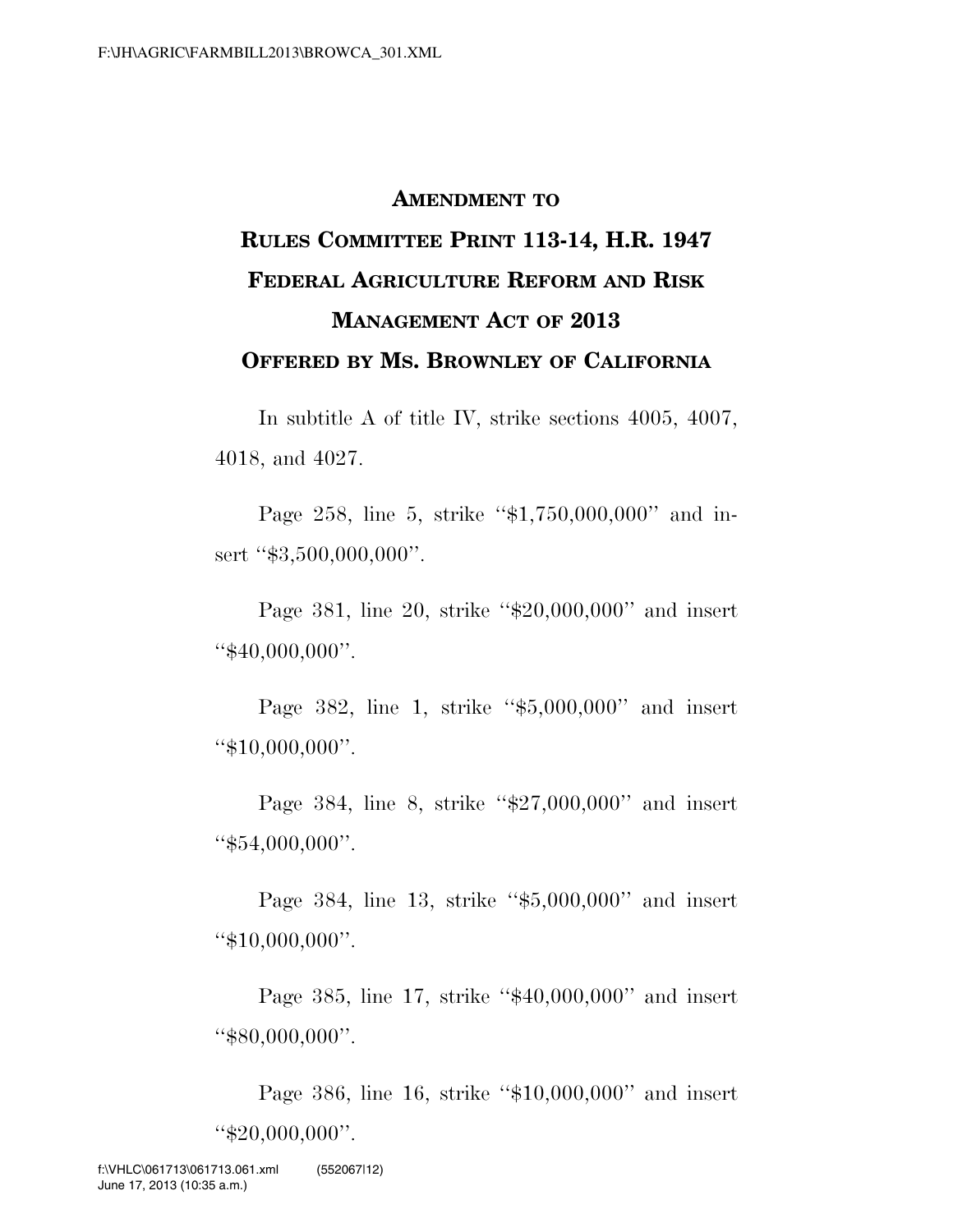Page 390, line 15, strike "\$1,000,000" and insert "\$2,000,000".

Page 390, line 21, strike "\$20,000,000" and insert ''\$40,000,000''.

Page 391, line 3, strike "\$12,000,000" and insert ''\$24,000,000''.

Page 391, line 14, strike "\$2,000,000" and insert ''\$4,000,000''.

Page 391, line 23, strike "\$20,000,000" and insert ''\$40,000,000''.

Page 444, strike lines 1 through 6, relating to funding of the specialty crop research initiative, and insert the following:

| $\mathbf{1}$ | $\degree$ (i) \$100,000,000 for fiscal years |
|--------------|----------------------------------------------|
| 2            | 2014 and 2015;                               |
| 3            | "(ii) $$110,000,000$ for fiscal years        |
| 4            | $2016$ and $2017$ ; and                      |
| 5            | "(iii) $$130,000,000$ for fiscal year        |
| 6            | 2018 and each fiscal year thereafter.".      |

Page 531, strike lines 18, 19, and 20, relating to funding for specialty crop block grants, and insert the following: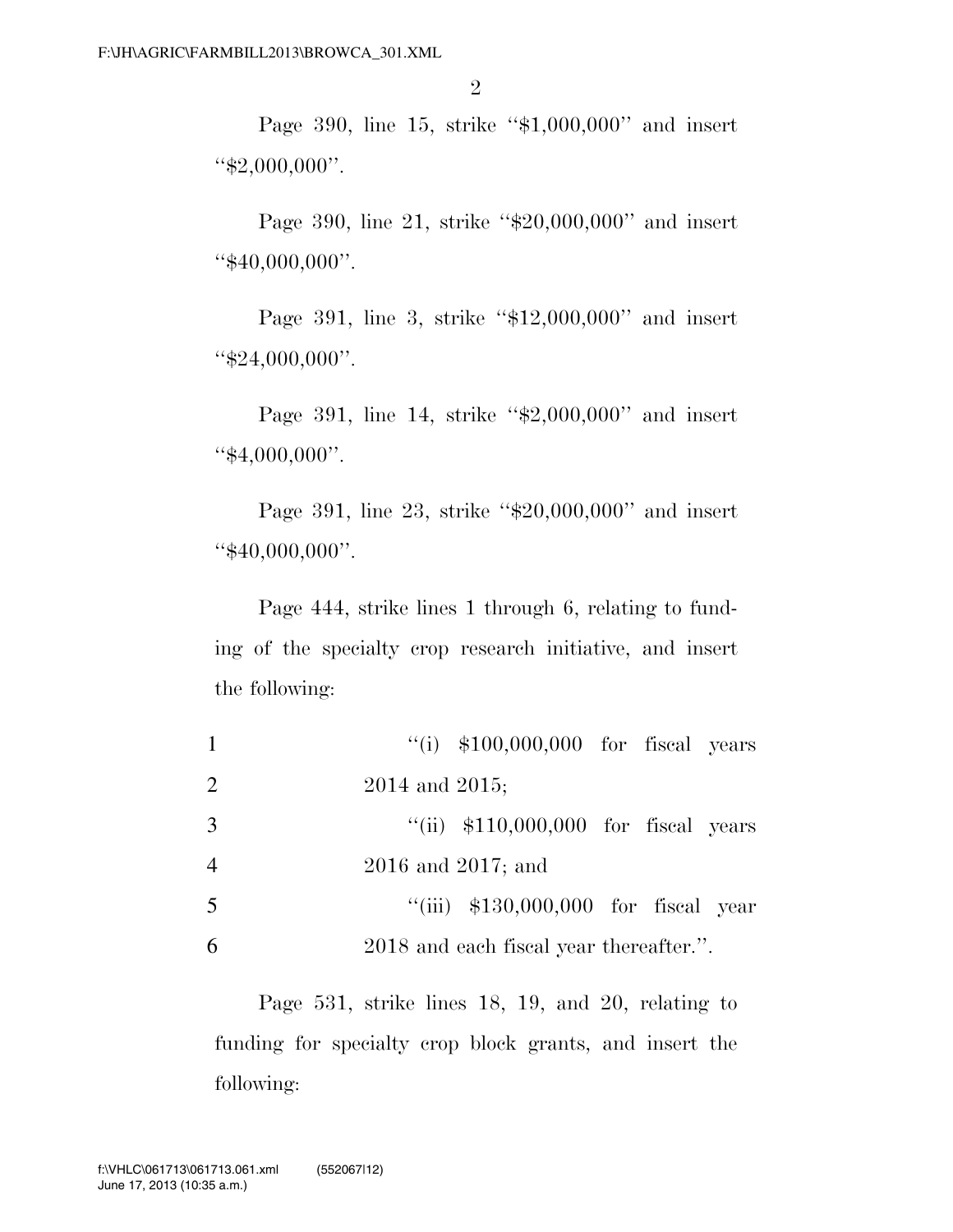|               | "(D) $$145,000,000$ for fiscal years 2014   |
|---------------|---------------------------------------------|
| $\mathcal{D}$ | through $2017$ ; and                        |
| -3            | "(E) $$170,000,000$ for fiscal year 2018."; |

Page 536, strike lines 10, 11, and 12, relating to funding for plant pest and disease prevention, and insert the following:

| 4 | $(5)$ \$125,000,000 for fiscal years 2014             |
|---|-------------------------------------------------------|
| 5 | through $2017$ ; and                                  |
| 6 | $\cdot\cdot(6)$ \$150,000,000 for fiscal year 2018.". |

At the end, add the following:

# **TITLE XIII—CLOSE BIG OIL TAX LOOPHOLES**

 **SEC. 13001. MODIFICATIONS OF FOREIGN TAX CREDIT RULES APPLICABLE TO MAJOR INTEGRATED** 

### **OIL COMPANIES WHICH ARE DUAL CAPACITY TAXPAYERS.**

 (a) IN GENERAL.—Section 901 of the Internal Rev- enue Code of 1986 is amended by redesignating subsection (n) as subsection (o) and by inserting after subsection (m) the following new subsection:

17 <sup>"</sup>(n) SPECIAL RULES RELATING TO MAJOR INTE-18 GRATED OIL COMPANIES WHICH ARE DUAL CAPACITY TAXPAYERS.—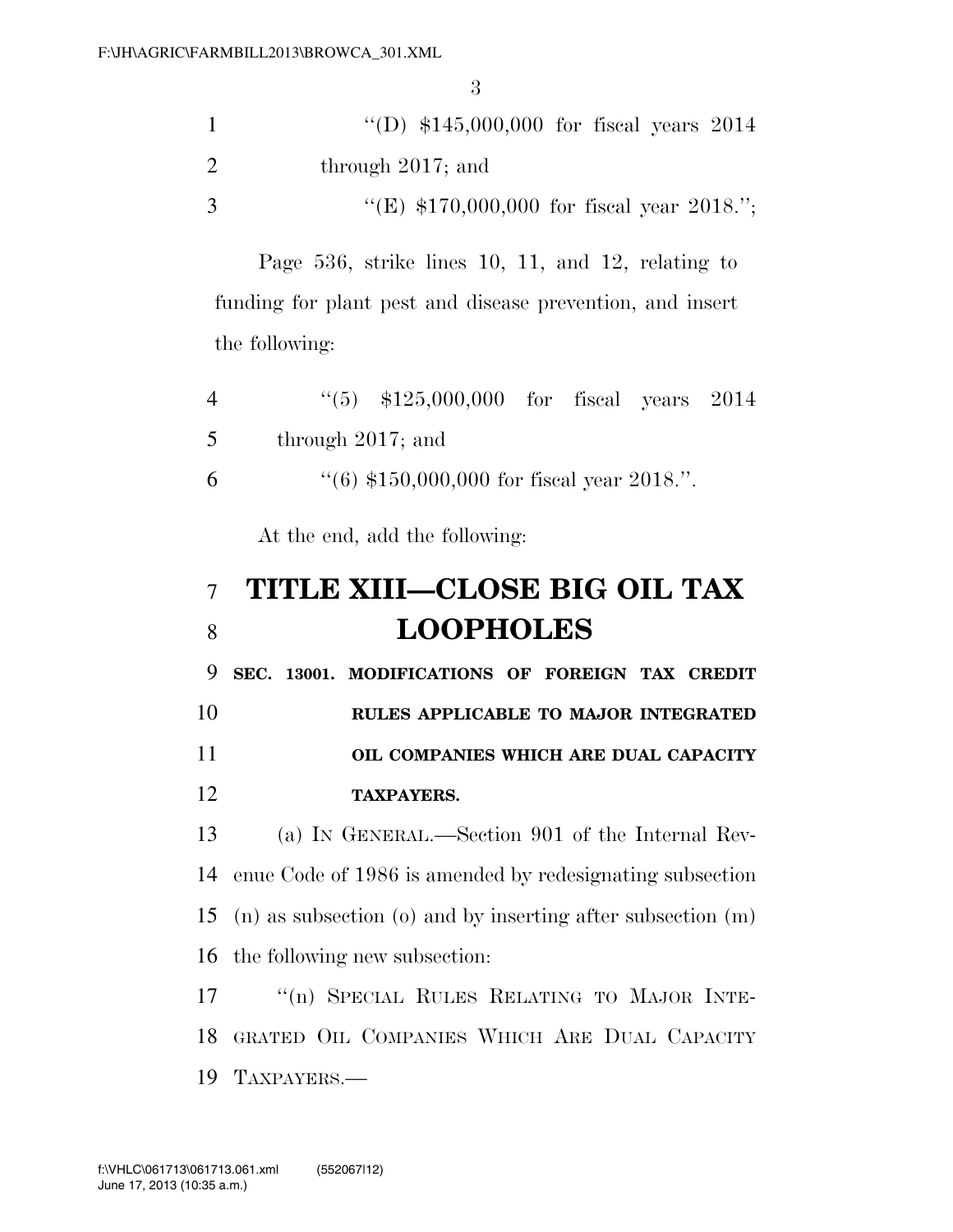| $\mathbf{1}$   | "(1) GENERAL RULE.—Notwithstanding any                 |
|----------------|--------------------------------------------------------|
| $\overline{2}$ | other provision of this chapter, any amount paid or    |
| 3              | accrued by a dual capacity taxpayer which is a         |
| $\overline{4}$ | major integrated oil company (within the meaning of    |
| 5              | section $167(h)(5)$ to a foreign country or possession |
| 6              | of the United States for any period shall not be con-  |
| 7              | sidered a tax-                                         |
| 8              | $\lq\lq$ if, for such period, the foreign coun-        |
| 9              | try or possession does not impose a generally          |
| 10             | applicable income tax, or                              |
| 11             | $\lq\lq$ to the extent such amount exceeds             |
| 12             | the amount (determined in accordance with reg-         |
| 13             | ulations) which—                                       |
| 14             | "(i) is paid by such dual capacity tax-                |
| 15             | payer pursuant to the generally applicable             |
| 16             | income tax imposed by the country or pos-              |
| 17             | session, or                                            |
| 18             | "(ii) would be paid if the generally ap-               |
| 19             | plicable income tax imposed by the country             |
| 20             | or possession were applicable to such dual             |
| 21             | capacity taxpayer.                                     |
| 22             | Nothing in this paragraph shall be construed to        |
| 23             | imply the proper treatment of any such amount not      |
| 24             | in excess of the amount determined under subpara-      |
| 25             | $graph(B)$ .                                           |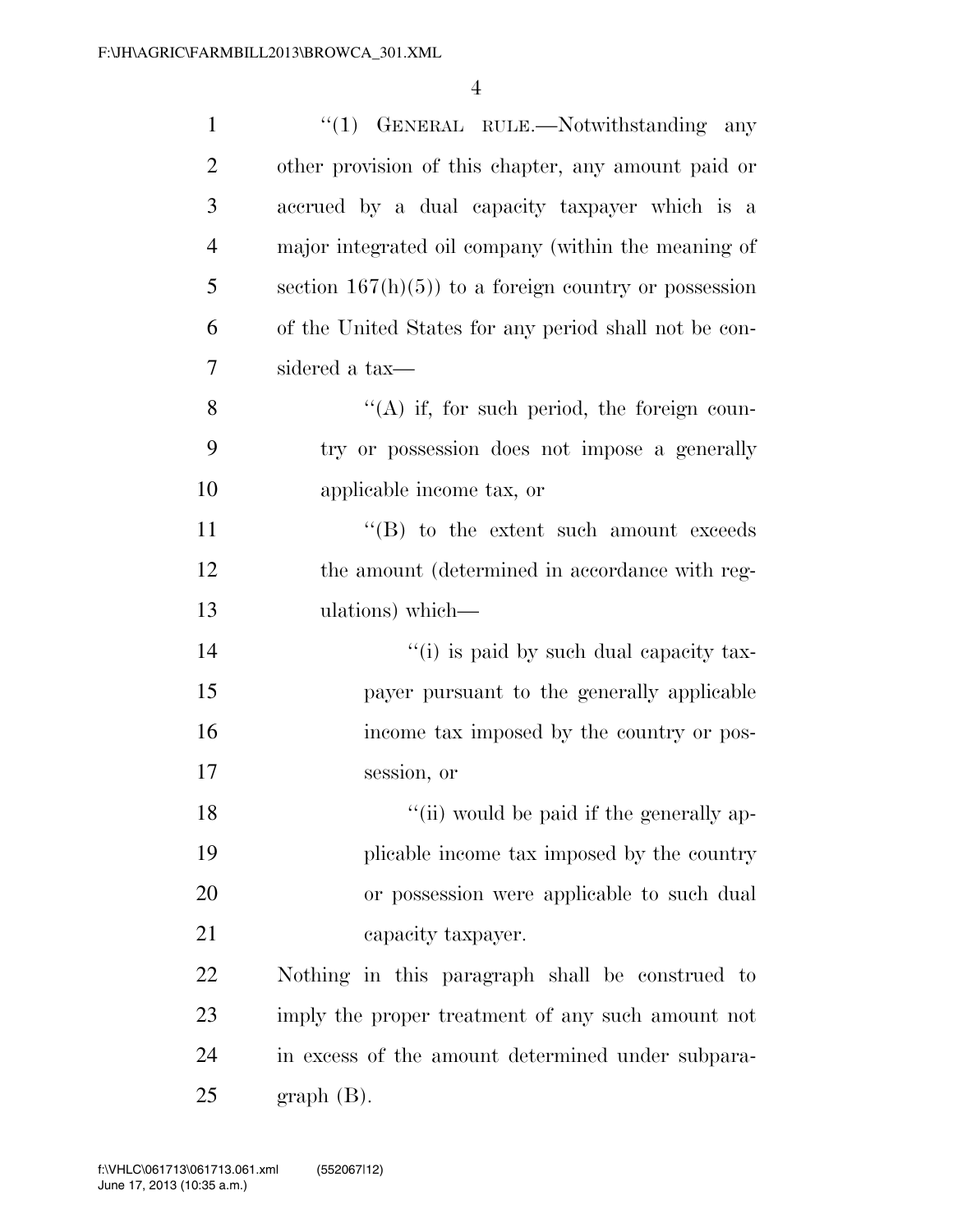| $\mathbf{1}$   | "(2) DUAL CAPACITY TAXPAYER.—For pur-                  |
|----------------|--------------------------------------------------------|
| $\overline{2}$ | poses of this subsection, the term 'dual capacity tax- |
| 3              | payer' means, with respect to any foreign country or   |
| $\overline{4}$ | possession of the United States, a person who—         |
| 5              | "(A) is subject to a levy of such country or           |
| 6              | possession, and                                        |
| $\tau$         | $\lq\lq (B)$ receives (or will receive) directly or    |
| 8              | indirectly a specific economic benefit (as deter-      |
| 9              | mined in accordance with regulations) from             |
| 10             | such country or possession.                            |
| 11             | "(3) GENERALLY APPLICABLE INCOME TAX.-                 |
| 12             | For purposes of this subsection—                       |
| 13             | "(A) IN GENERAL.—The term 'generally                   |
| 14             | applicable income tax' means an income tax (or         |
| 15             | a series of income taxes) which is generally im-       |
| 16             | posed under the laws of a foreign country or           |
| 17             | possession on income derived from the conduct          |
| 18             | of a trade or business within such country or          |
| 19             | possession.                                            |
| 20             | "(B) EXCEPTIONS.—Such term shall not                   |
| 21             | include a tax unless it has substantial applica-       |
| 22             | tion, by its terms and in practice, to-                |
| 23             | "(i) persons who are not dual capacity                 |
| 24             | taxpayers, and                                         |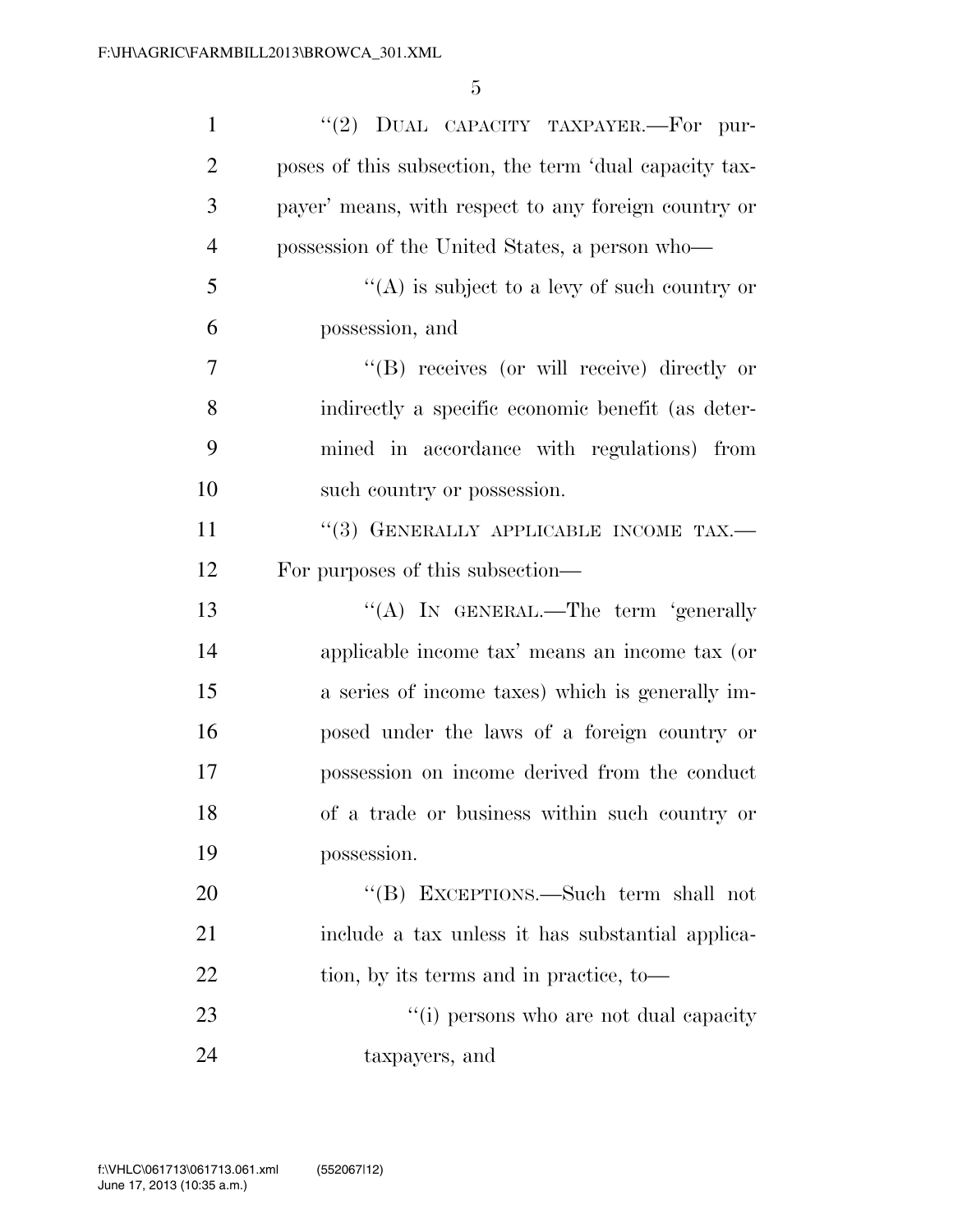| $\mathbf{1}$   | "(ii) persons who are citizens or resi-                    |
|----------------|------------------------------------------------------------|
| $\overline{2}$ | dents of the foreign country or posses-                    |
| 3              | sion.".                                                    |
| $\overline{4}$ | (b) EFFECTIVE DATE.—                                       |
| 5              | $(1)$ IN GENERAL.—The amendments made by                   |
| 6              | this section shall apply to taxes paid or accrued in       |
| $\overline{7}$ | taxable years beginning after the date of the enact-       |
| 8              | ment of this Act.                                          |
| 9              | CONTRARY TREATY<br>(2)<br><b>OBLIGATIONS</b>               |
| 10             | UPHELD.—The amendments made by this section                |
| 11             | shall not apply to the extent contrary to any treaty       |
| 12             | obligation of the United States.                           |
|                |                                                            |
| 13             | SEC. 13002. LIMITATION ON SECTION 199 DEDUCTION AT-        |
| 14             | TRIBUTABLE TO OIL, NATURAL GAS, OR PRI-                    |
| 15             | MARY PRODUCTS THEREOF.                                     |
| 16             | (a) DENIAL OF DEDUCTION.—Paragraph $(4)$ of sec-           |
|                | 17 tion $199(c)$ of the Internal Revenue Code of 1986 is   |
|                | 18 amended by adding at the end the following new subpara- |
| 19             | graph:                                                     |
| 20             | "(E) SPECIAL RULE FOR CERTAIN OIL                          |
| 21             | AND GAS INCOME.—In the case of any taxpayer                |
| 22             | who is a major integrated oil company (within              |
| 23             | the meaning of section $167(h)(5)$ for the tax-            |
| 24             | able year, the term 'domestic production gross             |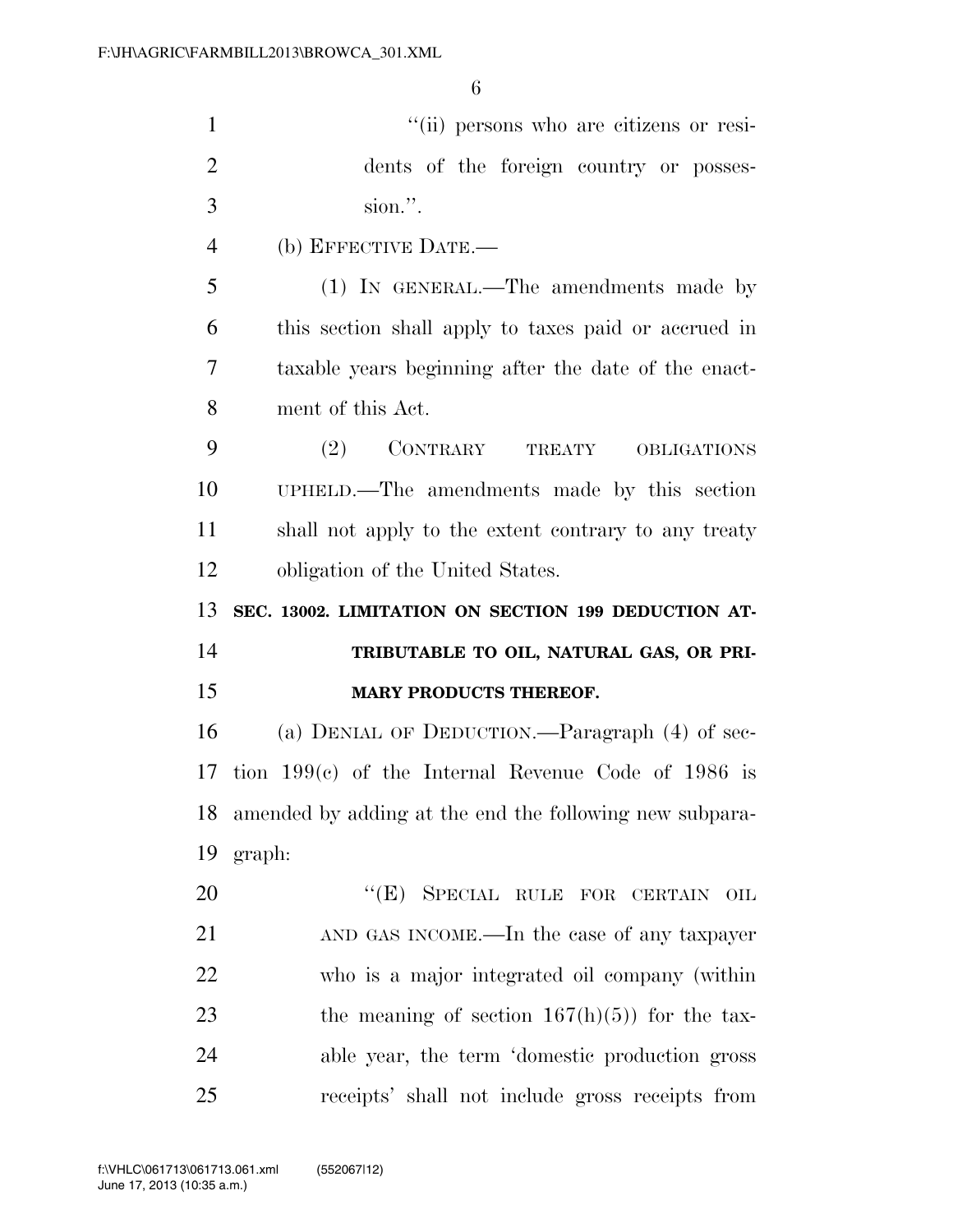1 the production, refining, processing, transpor- tation, or distribution of oil, gas, or any pri- mary product (within the meaning of subsection 4 (d)(9)) thereof.".

 (b) EFFECTIVE DATE.—The amendment made by this section shall apply to taxable years beginning after December 31, 2013.

# **SEC. 13003. LIMITATION ON DEDUCTION FOR INTANGIBLE DRILLING AND DEVELOPMENT COSTS; AMOR-TIZATION OF DISALLOWED AMOUNTS.**

 (a) IN GENERAL.—Section 263(c) of the Internal Revenue Code of 1986 is amended to read as follows:

 ''(c) INTANGIBLE DRILLING AND DEVELOPMENT COSTS IN THE CASE OF OIL AND GAS WELLS AND GEO-THERMAL WELLS.—

16 "(1) IN GENERAL.—Notwithstanding subsection (a), and except as provided in subsection (i), regula- tions shall be prescribed by the Secretary under this subtitle corresponding to the regulations which granted the option to deduct as expenses intangible drilling and development costs in the case of oil and gas wells and which were recognized and approved by the Congress in House Concurrent Resolution 50, Seventy-ninth Congress. Such regulations shall also grant the option to deduct as expenses intangible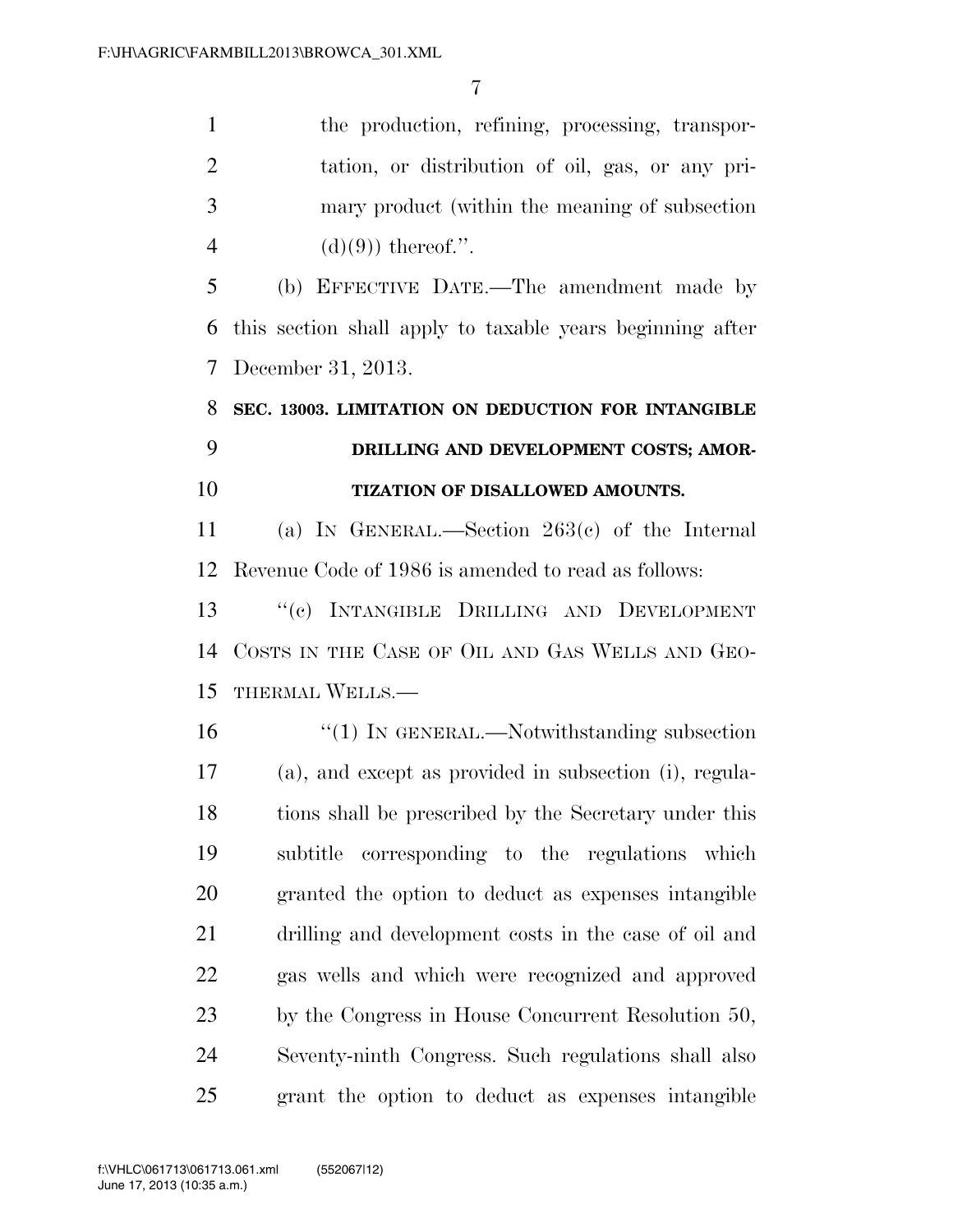| $\mathbf{1}$   | drilling and development costs in the case of wells    |
|----------------|--------------------------------------------------------|
| $\overline{2}$ | drilled for any geothermal deposit (as defined in sec- |
| 3              | tion $613(e)(2)$ to the same extent and in the same    |
| $\overline{4}$ | manner as such expenses are deductible in the case     |
| 5              | of oil and gas wells. This subsection shall not apply  |
| 6              | with respect to any costs to which any deduction is    |
| 7              | allowed under section $59(e)$ or 291.                  |
| 8              | $\lq(2)$ EXCLUSION.—                                   |
| 9              | "(A) IN GENERAL.—This subsection shall                 |
| 10             | not apply to amounts paid or incurred by a tax-        |
| 11             | payer in any taxable year in which such tax-           |
| 12             | payer is a major integrated oil company (within        |
| 13             | the meaning of section $167(h)(5)$ ).                  |
| 14             | "(B) AMORTIZATION OF AMOUNTS NOT AL-                   |
| 15             | LOWABLE AS DEDUCTIONS UNDER SUBPARA-                   |
| 16             | GRAPH $(A)$ .—The amount not allowable as a de-        |
| 17             | duction for any taxable year by reason of sub-         |
| 18             | paragraph $(A)$ shall be allowable as a deduction      |
| 19             | ratably over the 60-month period beginning             |
| 20             | with the month in which the costs are paid or          |
| 21             | incurred. For purposes of section 1254, any de-        |
| 22             | duction under this subparagraph shall be treat-        |
| 23             | ed as a deduction under this subsection.".             |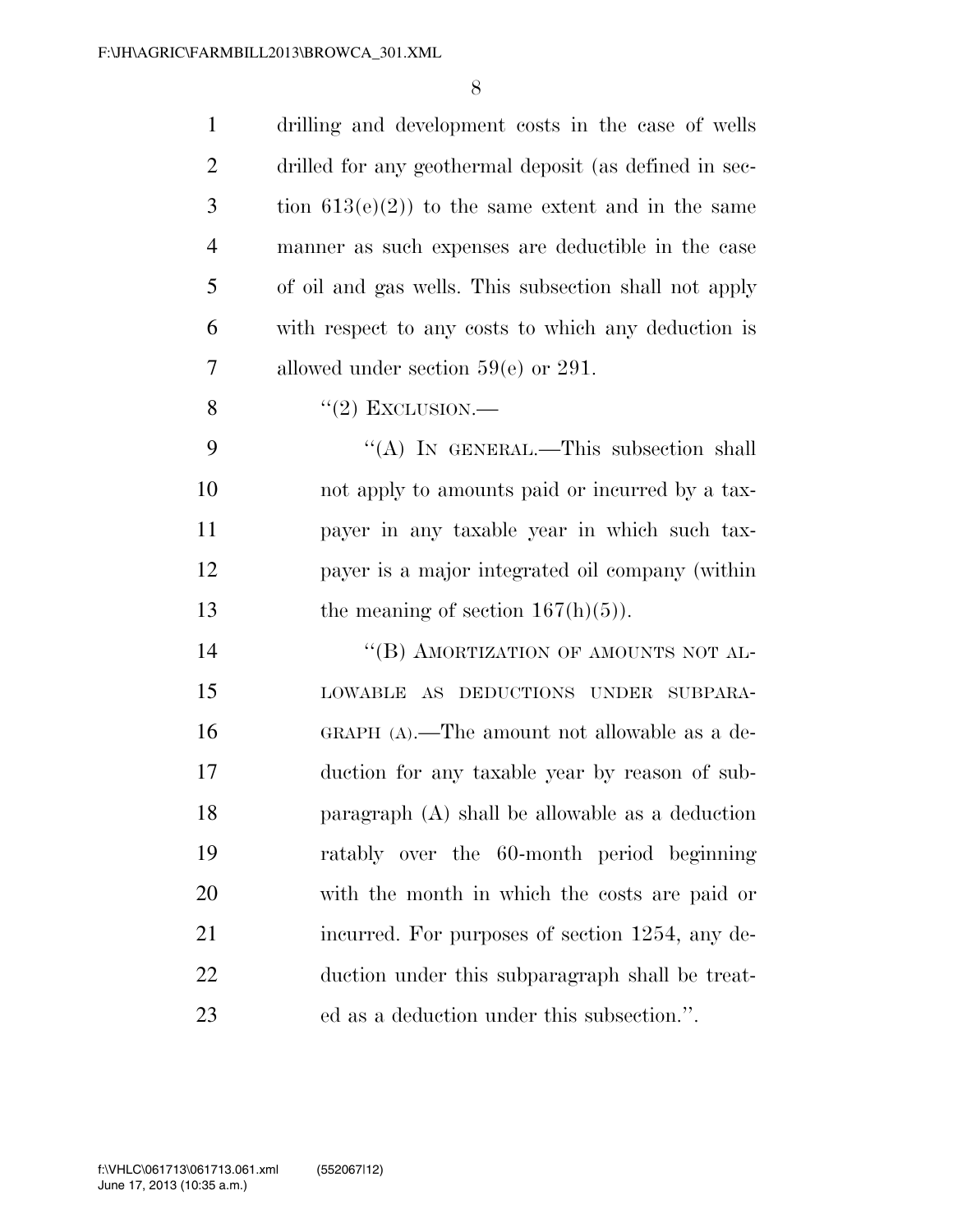(b) EFFECTIVE DATE.—The amendment made by this section shall apply to amounts paid or incurred in tax-able years beginning after December 31, 2013.

#### **SEC. 13004. LIMITATION ON PERCENTAGE DEPLETION AL-**

# **LOWANCE FOR OIL AND GAS WELLS.**

 (a) IN GENERAL.—Section 613A of the Internal Rev- enue Code of 1986 is amended by adding at the end the following new subsection:

 ''(f) APPLICATION WITH RESPECT TO MAJOR INTE- GRATED OIL COMPANIES.—In the case of any taxable year in which the taxpayer is a major integrated oil company 12 (within the meaning of section  $167(h)(5)$ ), the allowance for percentage depletion shall be zero.''.

 (b) EFFECTIVE DATE.—The amendment made by this section shall apply to taxable years beginning after December 31, 2013.

#### **SEC. 13005. LIMITATION ON DEDUCTION FOR TERTIARY INJECTANTS.**

 (a) IN GENERAL.—Section 193 of the Internal Rev- enue Code of 1986 is amended by adding at the end the following new subsection:

22 "(d) APPLICATION WITH RESPECT TO MAJOR INTE-GRATED OIL COMPANIES.—

24 "(1) IN GENERAL.—This section shall not apply to amounts paid or incurred by a taxpayer in any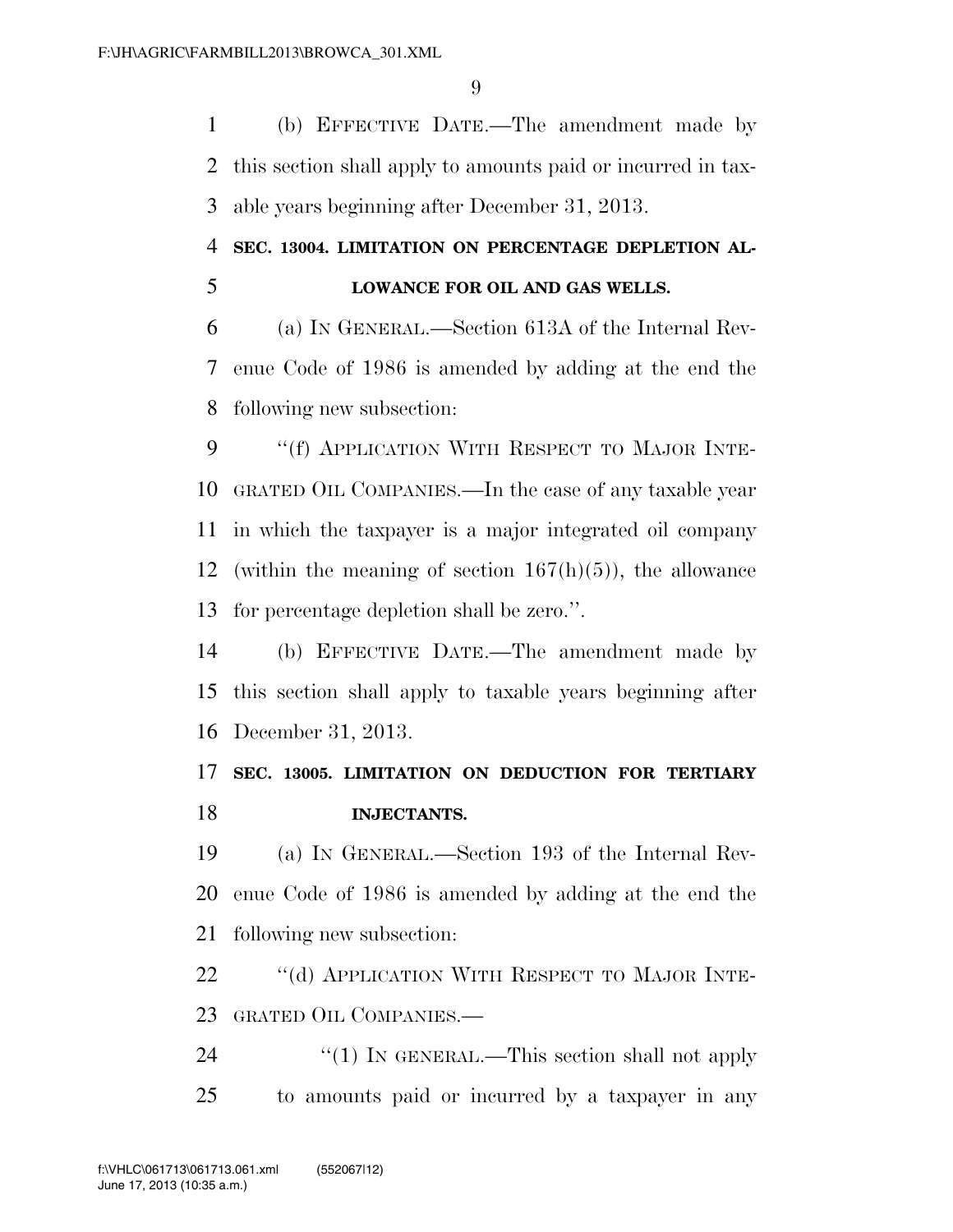taxable year in which such taxpayer is a major inte- grated oil company (within the meaning of section 3  $167(h)(5)$ ).

4 "(2) AMORTIZATION OF AMOUNTS NOT ALLOW- ABLE AS DEDUCTIONS UNDER PARAGRAPH (1).—The amount not allowable as a deduction for any taxable year by reason of paragraph (1) shall be allowable as a deduction ratably over the 60-month period be- ginning with the month in which the costs are paid or incurred.''.

 (b) EFFECTIVE DATE.—The amendment made by this section shall apply to amounts paid or incurred in tax-able years beginning after December 31, 2013.

### **SEC. 13006. MODIFICATION OF DEFINITION OF MAJOR IN-TEGRATED OIL COMPANY.**

 (a) IN GENERAL.—Paragraph (5) of section 167(h) of the Internal Revenue Code of 1986 is amended by add-ing at the end the following new subparagraph:

19 "'(C) CERTAIN SUCCESSORS IN INTER- EST.—For purposes of this paragraph, the term 'major integrated oil company' includes any successor in interest of a company that was de- scribed in subparagraph (B) in any taxable year, if such successor controls more than 50